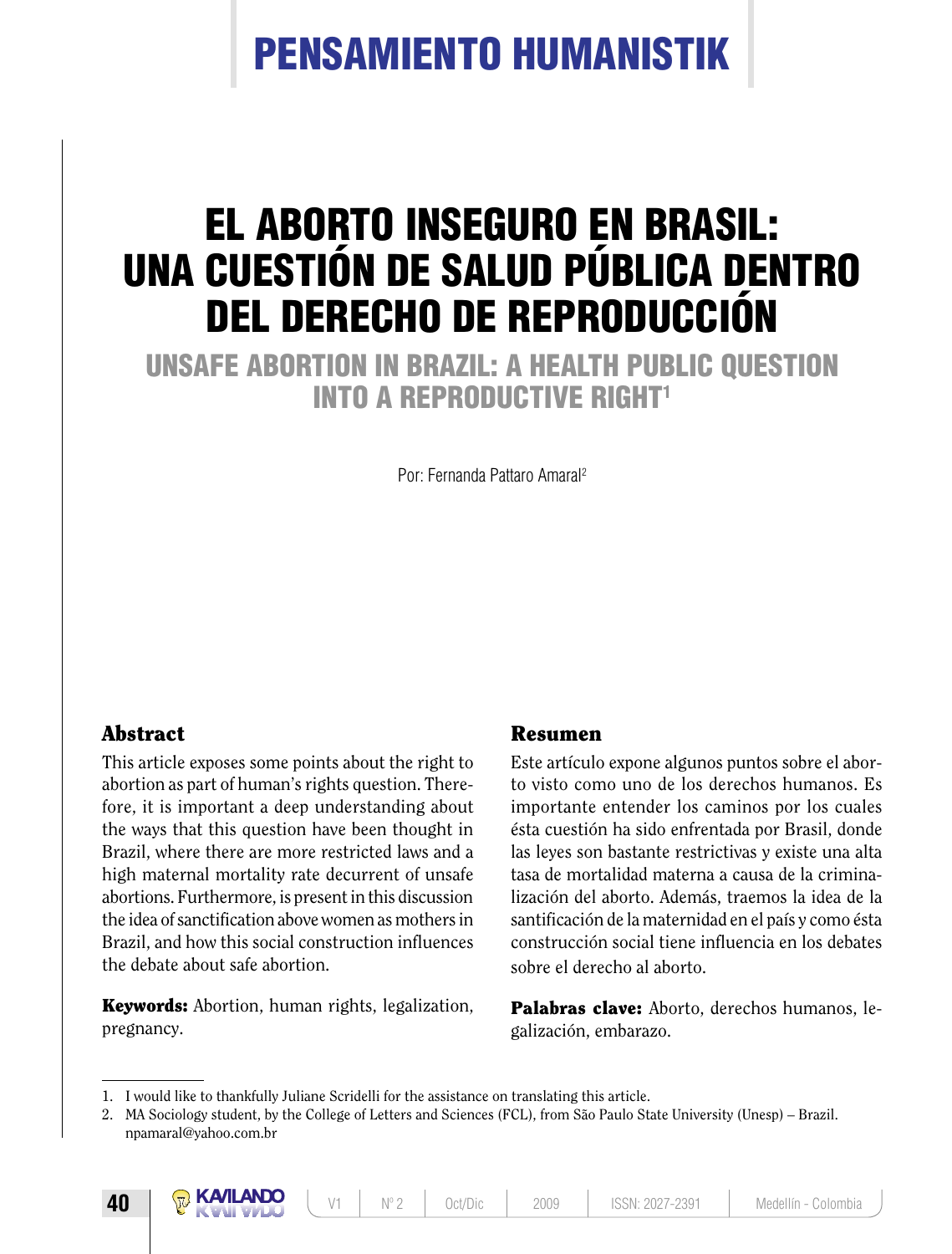In Brazil, the abortion is criminalized;<br>meantime, it is not<br>punished when it is prac-In Brazil, the abortion is criminalized; meantime, it is not ticed in order to save the pregnant woman's life<sup>1</sup>, and when the pregnancy was occasioned by rape. However, this criminalization does not obstruct

La razón de esta contradicción parece estar apoyada por la influencia de los grupos de presión político que promueven algunos grupos religiosos.

[Original version] [Versión traducida]

**Example 18** in Brasil, el aborto está tipificado como delito, sin embargo, no es castigado n Brasil, el aborto está tipificado como delito, sin emcuando se practica con el fin de salvar la vida de la mujer embarazada, y cuando el embarazo fue ocasionado por una violación<sup>14</sup>. Sin embargo,

the practice and the abortion continues as a big preoccupation of public health, even though the consequences of clandestine abortions kill several Brazilian women every year. The Minister of the Health, José Gomes Temporão, and the President of Brazil, Luiz Inácio Lula da Silva, had publicly affirmed that the abortion is a serious problem of public health<sup>2</sup>. However the unsafe abortion results in thousands of deaths every year, the right to abortion is restricted to the two cases already mentioned.

The date researched by the Ministry of Health in 2001 indicates that was 9,4 women's death caused by abortion between 100 thousand nativities. Is estimated that 159 women have an abortion each 60 minutes over the country. Per year, there are approximately 1,4 millions of pregnancies interrupted. Every day, more than 140 teenagers make an unsafe abortion, and around 70% of these women are afro-descendant and poor. The reason of this contradiction seems to be supported by the influence of politic lobbies $3$ promoted for some religious groups that raises difficulties to the establishment of a secular republic without any religion's influence in political sphere. It's evident that these groups are against the abortion as a women's right. At last, we have discourses that intend keeping abortion as an illicit action and discourses that accept this practice as a women's choice, integrated to Human Rights. The abortion as an option excludes maternity of the biologic sphere to put in the social sphere, with different meanings and values so far esta penalización no impide la práctica y el aborto sigue siendo una preocupación importante de salud pública, aunque las consecuencias de los abortos clandestinos provocan la muerte a muchas mujeres en Brasil cada año. El Ministro de Salud, José Gomes Temporão, y el Presidente de Brasil, Luiz Inácio Lula da Silva, habían afirmado públicamente que el aborto es un grave problema de salud pública<sup>15</sup>. Sin embargo, los resultados muestran miles de muertes cada año debido al aborto inseguro, a causa de que el derecho al aborto está restringido a los dos casos ya mencionados.

Los datos de la investigación llevada a cabo por el Ministerio de Salud de 2001 indican que murieron 9,4 mujeres a causa del aborto por cada 100 mil nacimientos. Se estima que 159 mujeres tienen un aborto cada 60 minutos en el país. Por año, se calcula que hay aproximadamente 1,4 millones de embarazos interrumpidos. Cada día, más de 140 adolescentes se deciden por un aborto inseguro, y alrededor del 70% de estas mujeres son afrodescendientes y pobres. La razón de esta contradicción parece estar apoyada por la influencia de los grupos de presión político $16$ que promueven algunos grupos religiosos que plantean dificultades para el establecimiento de una república laica, sin ninguna influencia de la religión en la esfera política. Es evidente que estos grupos están en contra del aborto como un derecho de la mujer. Por último, tenemos los discursos que pretenden mantener el aborto como un acto ilícito y los discursos que aceptan ésta

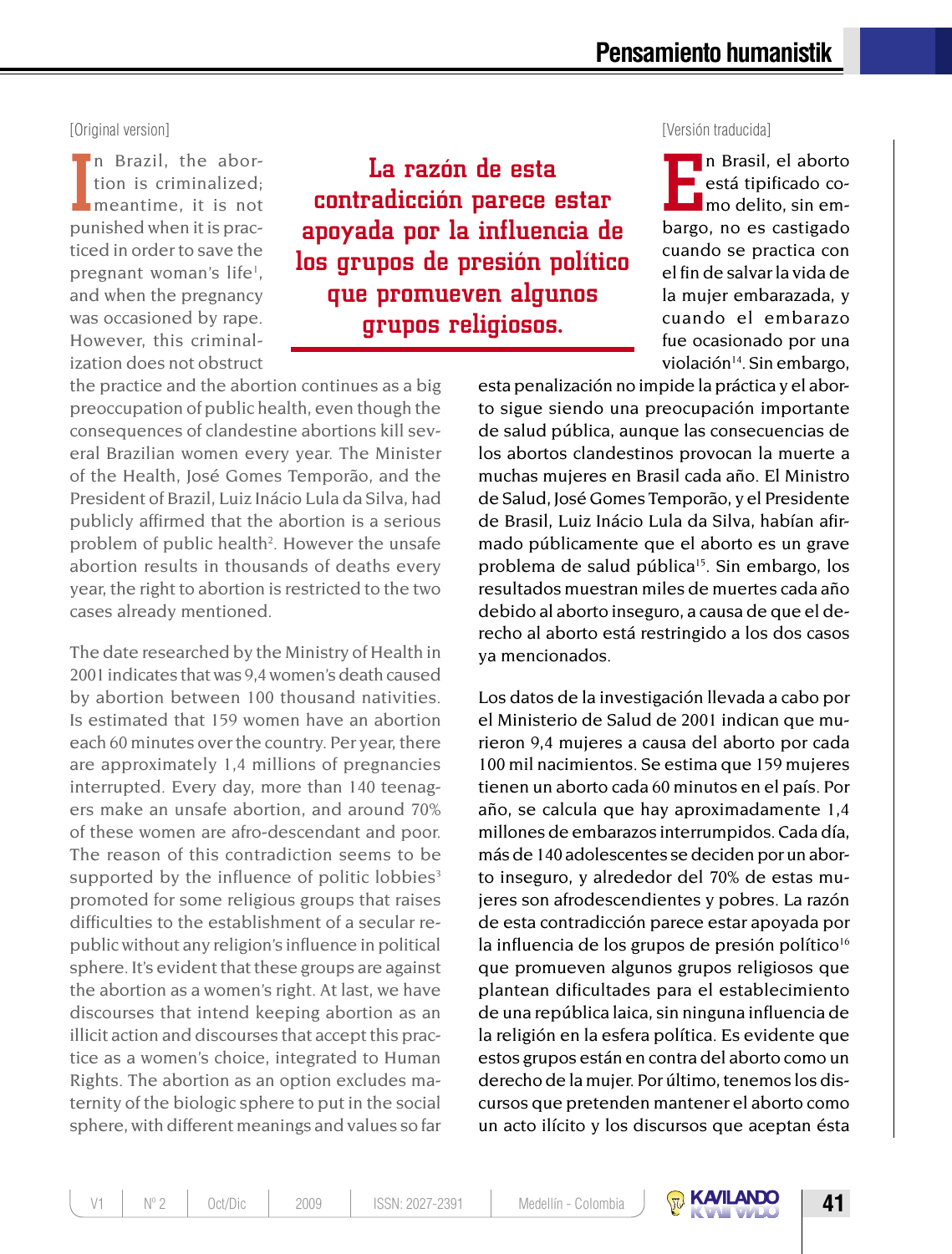as susceptible of a valorization in a determinate society and peculiar historical context.

#### 1 Reproductive Rights

The abortion have been considered by Reproductive Rights organizations around the world as a Human Rights problem, but keeping abortion as a criminal practice can be a violation of these. The concept of reproductive rights frequently used is that from the Program of Action of the International Conference on Population and Development, realized in Cairo, in 1994, by ONU. This event was very significant because this Conference changed the idea of familiar planning to the idea of reproductive health in the policies. In its Program, paragraph 7.3, was wrote that:

[...] reproductive rights embrace certain human rights that are already recognized in national laws, international human rights documents and other consensus documents. These rights rest on the recognition of the basic right of all couples

#### [Original version] [Versión traducida]

práctica como una elección de la mujer, integrada a los Derechos Humanos. El aborto como una opción prescinde de la maternidad de la esfera biológica y la coloca en la esfera social, con diferentes significados y valores en la medida de que es susceptible de una valoración en una sociedad determinada y un contexto histórico peculiar.

#### Derechos Reproductivos

El aborto ha sido considerado por las organizaciones de derechos reproductivos en todo el mundo como un problema de Derechos Humanos, pero el aborto se ha mantenido como una práctica criminal que puede ser considerada como una violación de éstos. El concepto de derechos reproductivos es frecuentemente usado por el Programa de Acción de la Conferencia Internacional sobre la Población y el Desarrollo, realizada en El Cairo, en 1994, por la ONU. Este acontecimiento fue muy significativo porque

and individuals to decide freely and responsibly the number, spacing and timing of their children and to have the information and means to do so, and the right to attain the highest standard of sexual and reproductive health. It also includes their right to make decisions concerning reproduction free of discrimination, coercion and violence, as expressed in human rights docu-

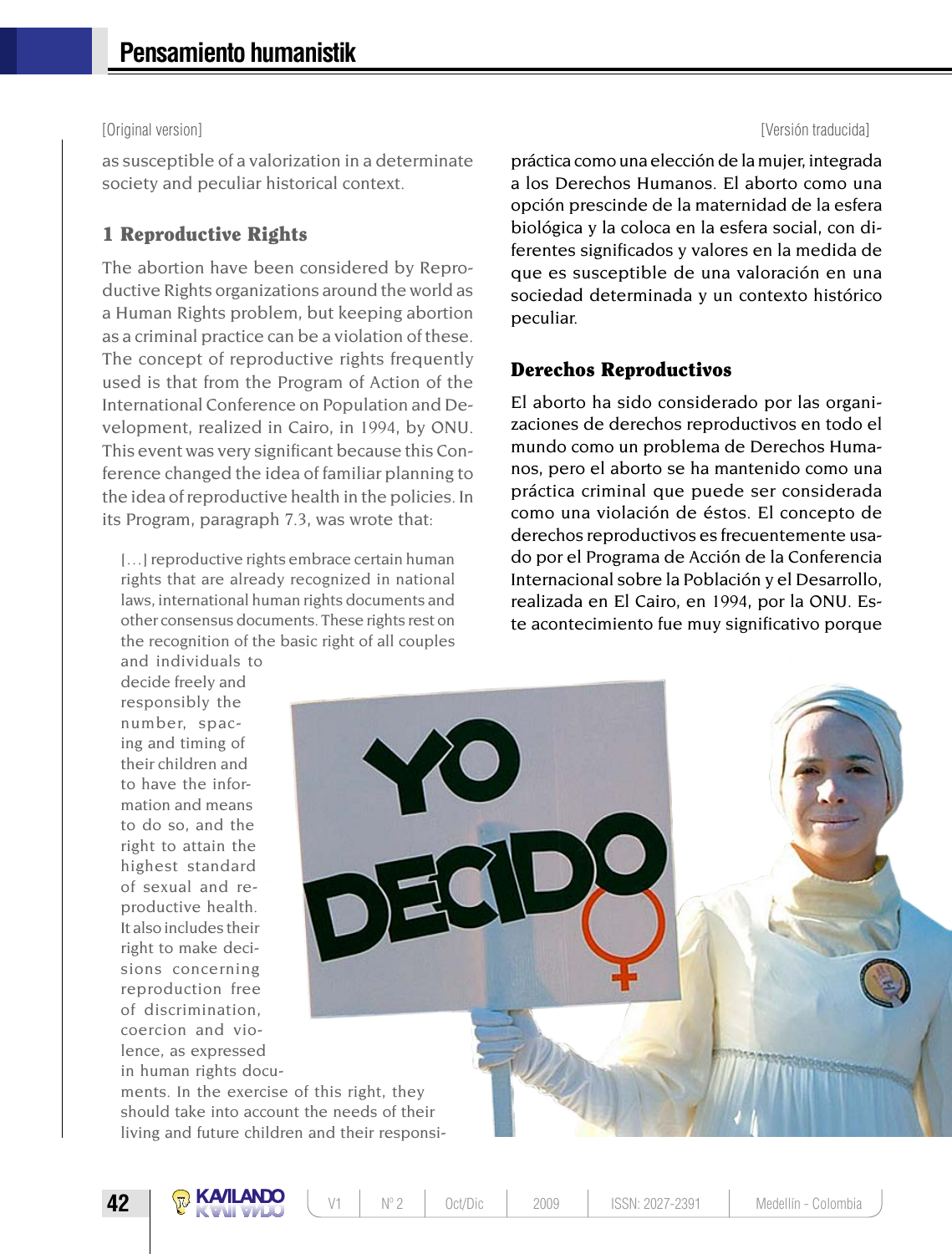ésta Conferencia cambio la idea de la planificación familiar, por la idea de políticas de salud reproducti-

#### [Original version] [Versión traducida]

bilities towards the community. The promotion of the responsible exercise of these rights for all people should be the fundamental basis for government- and community-supported policies and programmes in the area of reproductive health, including family planning (United Nations 1995).

Este acontecimiento fue muy significativo porque esta Conferencia cambio la idea de la planificación familiar.

In Brazil, the recognition of the idea of reproductive rights was brought to discussions by (re) democratization movements that occurred after a long period of dictatorship. Leila Barsted (2003) shows the importance that the feminists movements had in this period, bringing back this discussion to civil society. She affirms that the actuation of them in the Legislative for public politics attempted to the women's health, to the right to decision of hers, and against the violence that recovered them, was a symbol of the Brazilian feminists in the 80's. After all, the reproductive rights have been the mark of these movements in this country as the right to secure abortion, which means the abortion realized in appropriated hygiene conditions and not clandestinely, as the way that occurs in Brazil and in other countries of Latin America. The abortion is considered by experts a serious problem in public health, and affect millions of women every year around the world, in view of the consequences of this lawless, these women are troubled for several problems such as psychological and physical ones, which can lead to death. Besides it all, the abortion as a problem of public health was evidenced in the IV Mundial Conference About Woman (Beijing/China, 1995) as we can see in the Platform of Action, in the paragraph 97, that says that the abortion, when made in dangerous circumstances, put women's life in risk and it means a deep and serious social problem, due to the most rates of troubles relationed to the insecure abortion happens specially with poor and young women.

### va. En su programa, apartado 7.3, se escribió que: [...] Los derechos reproductivos abarcan ciertos dere-

chos humanos que ya están reconocidos en las leyes nacionales, además de los documentos internacionales de derechos humanos y otros documentos de consenso. Estos derechos se basan en el reconocimiento del derecho básico de todas las parejas e individuos a decidir libre y responsablemente el número, el tiempo y el intervalo entre éstos ya que disponen de la información y los medios para hacerlo, y del derecho a alcanzar el más alto nivel de salud reproductiva y sexual. También incluye su derecho a tomar decisiones relativas a la reproducción sin sufrir discriminación, coacciones ni violencia, la cual se expresa en documentos de derechos humanos. En el ejercicio de este derecho, se debe tener en cuenta las necesidades de los hijos nacidos y futuros y sus obligaciones hacia la comunidad. La promoción del ejercicio responsable de esos derechos para todos debe ser la base fundamental para el gobierno y la comunidad con políticas y programas en el área de la salud reproductiva, incluyendo la planificación familiar (Naciones Unidas, 1995).

En Brasil, el reconocimiento de la idea de los derechos reproductivos fue traído a los debates por los movimientos de (re) democratización que se produjo después de un largo período de dictadura. Leila Barsted (2003) muestra la importancia que tuvieron estos movimientos feministas en este período, al traer esta discusión a la sociedad civil. Ella afirma que la actuación de ellos fue atendida por el Legislativo y en pro de una política pública de salud de la mujer, al derecho a la decisión de ella, y en contra de la violencia de ellos, era un símbolo de las feministas de Brasil en los años 80. Después de todo, los derechos reproductivos han sido la insignia

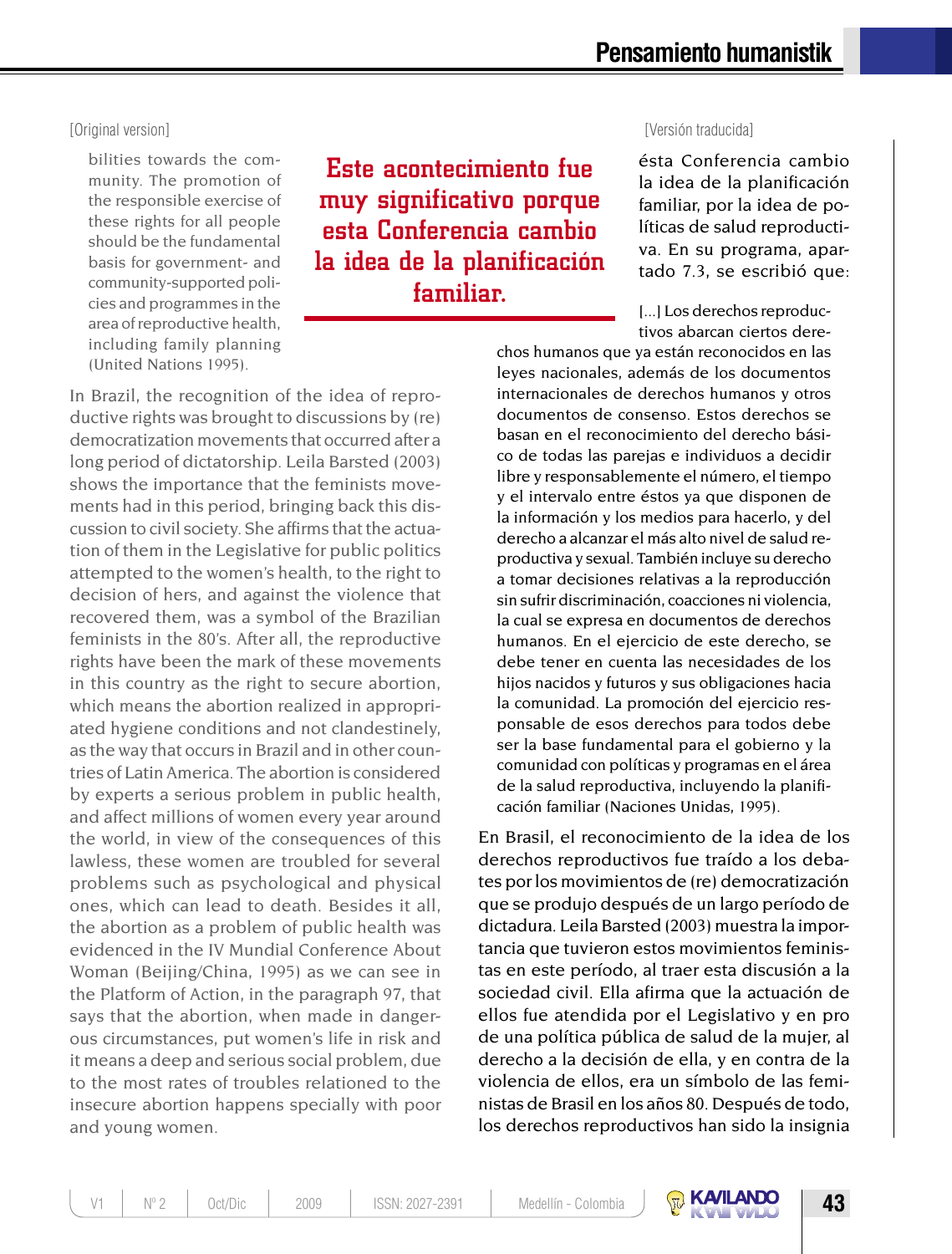[Original version] [Versión traducida]

### 2 The unsafe abortion in Brazil: the procedures and the avoidable deaths

According to the research

realized by World Health Organization (2007), the procedures utilized to force abortions unsafely are separated in four segments: the first one is about oral medicine or injectable drugs; the second one concerns to vaginal applications, as chemical preparations; the third one is relationed to the introduction of strange objects into the body, specifically inside the uterus like: needles, plants, catheter insertion made by some professionals not qualified, or even by someone without any qualification, etc. And the fourth one is about some abdominal trauma, as kicks, wounds, physical efforts, tumbles and others. According to the researchers Barbosa and Arilha (1993), the medicine knows as Cytotec<sup>4</sup> has the preference of women (of all social classes) that chose for the unsafe abortion, whereas when this option is compared to other procedures, for example, a clandestine surgery, the first one is more economically accessible than this one. In the testimonies obtained by Elisabete Pinto (2002), the average price of each pill was at about R\$ 60,00 (equivalent to US\$ 25 dollars). To an effective abortion using this medicine, is necessary to take 4 pills: two by oral administration and two by intra-vaginal administration.

Elisabete Pinto (2002) still brings a testimony that illustrates the utilization of the two most common ways of realizing the forced abortion: Cytotec and the catheter. The interviewed realized the two procedures during her life, first with Cytotec, and later with a woman self-appointed midwife, that made use of a catheter:

I got the Cytotec in home; the child was born at my work place. It was a boy. This was the first. I went to the Hospital, but the baby was born when I was at work, with the medicine that I had

## El aborto es considerado por los expertos un problema grave de salud pública

de estos movimientos en este país, así como el derecho al aborto seguro, lo que significa que el aborto debe ser realizado en condiciones de higiene

apropiadas, y no en la clandestinidad, tal y como no ocurre en Brasil y en otros países de América Latina. El aborto es considerado por los expertos un problema grave de salud pública, y afecta a millones de mujeres cada año en todo el mundo, debido a las consecuencias que genera esta ley, estas mujeres tienen dificultades debido a varias complicaciones, tales como las psicológicas y físicas, que incluso pueden conducir a la muerte. Además de todo esto, el aborto se evidenció como un problema de salud pública en la IV Conferencia Mundial sobre la mujer (Beijing / China, 1995), y que como podemos ver en la Plataforma de Acción, en el párrafo 97, dice que el aborto, cuando se realiza en circunstancias peligrosas, se pone en riesgo la vida de las mujeres y esto significa un problema social serio y profundo, debido a que la mayor tasa de aborto inseguro, se deben directamente a problemas relacionados con la pobreza y juventud de las mujeres.

### El aborto inseguro en Brasil: los procedimientos y las muertes evitables

Según la investigación realizada por la Organización Mundial de la Salud (2007), los procedimientos utilizados para forzar los abortos inseguros están separados en cuatro segmentos: la primera es la utilización de medicinas orales o drogas inyectables; el segundo se refiere a las aplicaciones en la vagina, como los preparados químicos; la tercera está relacionada con la introducción de objetos extraños en el cuerpo, específicamente en el interior del útero como: las agujas, las plantas, la inserción del catéter realizado por personal poco calificado, o incluso por alguien sin ningún tipo de cualificación, etc. Y el cuarto es de un traumatismo abdominal, como golpes, heridas, esfuerzos físicos, caídas y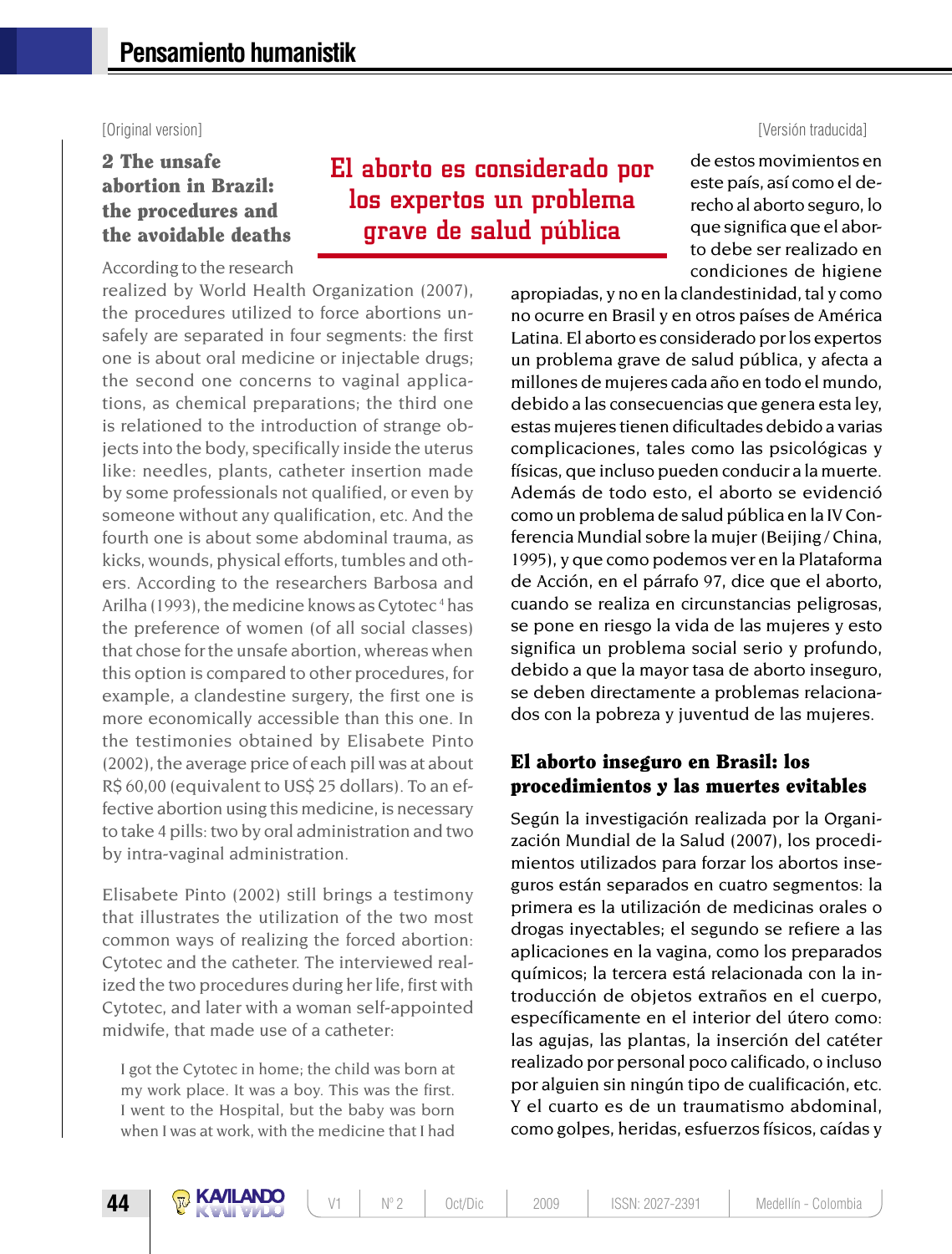

taken… (my) second miscarriage was five years ago. I went to the midwife Miss S. She used the catheter. I took anesthesia because I was seven months pregnant. I felt [...] pain; it was alike parturition. I had the baby, and later I went to the Hospital. But this child had a funeral process, you know […] after she gave me the medicine, I started felling pains, contractions, […] she only puts the catheter and so, you go away. After 24 hours, you take off the catheter and after a little time the child comes off […] The catheter is cheaper than Cytotec, but you suffer much more [...] The second [child] was born dead, because the catheter hurts them. Because he was kept without water inside the placenta, he died. I felt it. When it happened, a lot of water threw away, it happened during the day. All the water threw away. So I caught a gas cylinder, I washed a lot of clothes, and he [the baby] went out.

It is important to see here, among the different methods of forced abortion, a social question

#### [Original version] [Versión traducida]

otros. Según los investigadores Barbosa y Arilha  $(1993)$ , la medicina conocida como Cytotec<sup>17</sup> es la preferida por las mujeres (de todas las clases sociales) que se decidieron por un aborto inseguro, en comparación con otros procedimientos, por ejemplo, una operación clandestina, el primero es el más accesible económicamente que los otros. En los testimonios obtenidos por Elisabete Pinto (2002), el precio promedio de cada pastilla estaba en cerca de Reales \$ 60,00 (equivalente a dólares de los EE.UU. 25 dólares). Para lograr un aborto eficaz con este medicamento, es necesario tomar 4 comprimidos: dos, vía oral y dos, dentro del conducto vaginal.

Elisabete Pinto (2002) trae un testimonio que ilustra la utilización de las dos formas más comunes de realizar el aborto forzado: Cytotec, y el catéter; el entrevistado se dio cuenta de los dos procedimientos durante su vida, primero con Cytotec, y más tarde con las autodenominadas parteras, que le hizo un catéter:

Tengo el Cytotec en casa, el niño nació en mi lugar de trabajo. Era un niño. Este fue el primero. Fui al hospital, pero el bebé nació cuando yo estaba en el trabajo, con la medicina que había tomado... (mi) segundo aborto voluntario fue hace cinco años. Fui a la comadrona Srta. S. Ella usó el catéter. Tomé la anestesia porque estaba embarazada de siete meses. [...] Sentía dolor, era igual al parto. Tuve el bebé, y después me fui al Hospital. Pero este niño tenía un proceso de funeral, usted sabe [...] después de que ella me dio la medicina, comenzó la tala de los dolores, contracciones, [...] que sólo pone el catéter y por eso, te vas. Después de 24 horas, te quitas el catéter y después de un poco de tiempo el niño sale [...] El catéter es más barato que Cytotec, pero sufren mucho más [...] el segundo [niño] nació muerto, porque el catéter les duele. Debido a que se le mantuvo sin agua dentro de la placenta, murió. Lo sentí. Cuando sucedió, una gran cantidad de agua tiró, ocurrió durante el día. Toda el agua tiró. Así que cogí un cilindro de gas, me lavaba mucha ropa, y él [el bebé] salió.

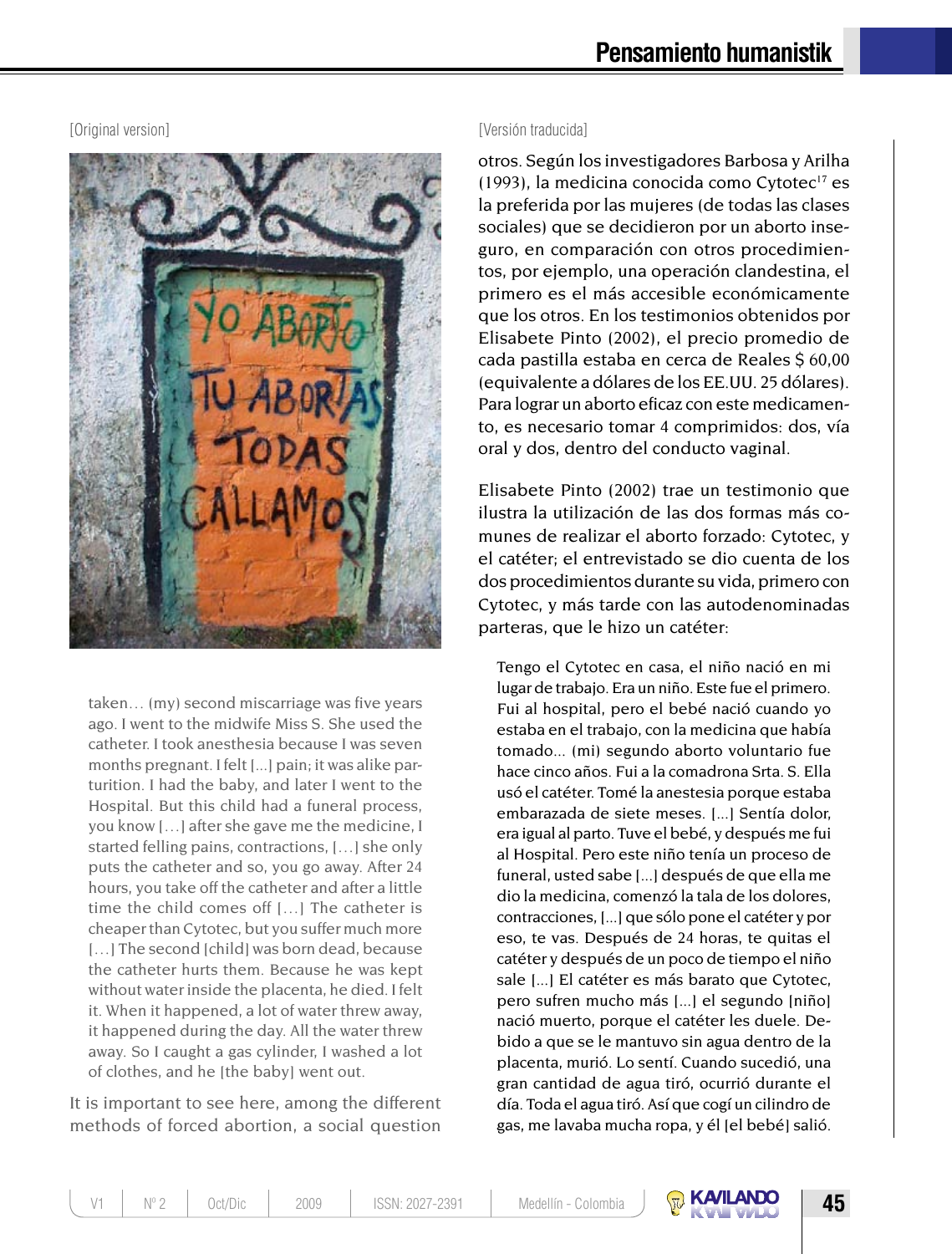inserted in the context. While women that are in better economic situation can realize their abortions in clinics with suitable hygienic conditions, or travel to foreign countries where the abortion is legalized, with security and hygienic conditions, on the other hand, those ones that doesn't hold in usufruct that advantages of higher social classes are obliged to make use of some medicines, moisture of herbs, or use cutting instruments, to realize their unsafe miscarriages. The Minister of Health of Brazil, in its



written report "Pacto Nacional pela Redução da Mortalidade Materna e Neonatal"<sup>5</sup> (2004), signed that: "the high rates founded [in maternal mortalityl are an indication of violation of the Human Rights of Women and Children and a serious public health problem" (p.2). This document still shows that the Brazilian Government will give priority to the public politics focused in women's health, and will confirm the practice of abortion as the main cause of maternal mortality, informing that in the "System of Public Health (SUS) are aided, annually, over 250,000 women with complications of unsafe abortion".

According to the research of World Health Organization – "Unsafe Abortion" (2007), the miscarriage, when realized by qualified professionals and in suitable hygiene conditions and with adequate techniques, do not represent any risks to the patient. This research informs that in USA, the maternal mortality relating to the induced abortion is 0, 6 between 100.000 cases. The risks of the unsafe abortion are caused by: the

Es importante ver aquí, de entre los diferentes métodos de aborto forzado, existe una cuestión social, inserta en el contexto. Mientras que las mujeres que están en mejor situación económica pueden darse cuenta de sus abortos en clínicas con las adecuadas condiciones de higiene, o viajar a países donde se legalizó el aborto, con la seguridad y las condiciones higiénicas, sin embargo, aquellos que no tienen el dinero o las ventajas de las clases sociales más altas están obligados a hacer uso de algunos medicamentos, mistura de hierbas, o el uso de instrumentos de corte, para realizar sus abortos involuntarios e inseguros. El Ministro de Salud de Brasil, en su informe por escrito "Pacto Nacional pela Redução da Mortalidade Materna e Neonatal"18 (2004), afirmó que:

"Las altas tasas de mortalidad materna, son un indicio de la violación de los derechos humanos de mujeres y niños y un grave problema de salud pública" (p. 2). Este documento pone de manifiesto que todavía el Gobierno de Brasil dará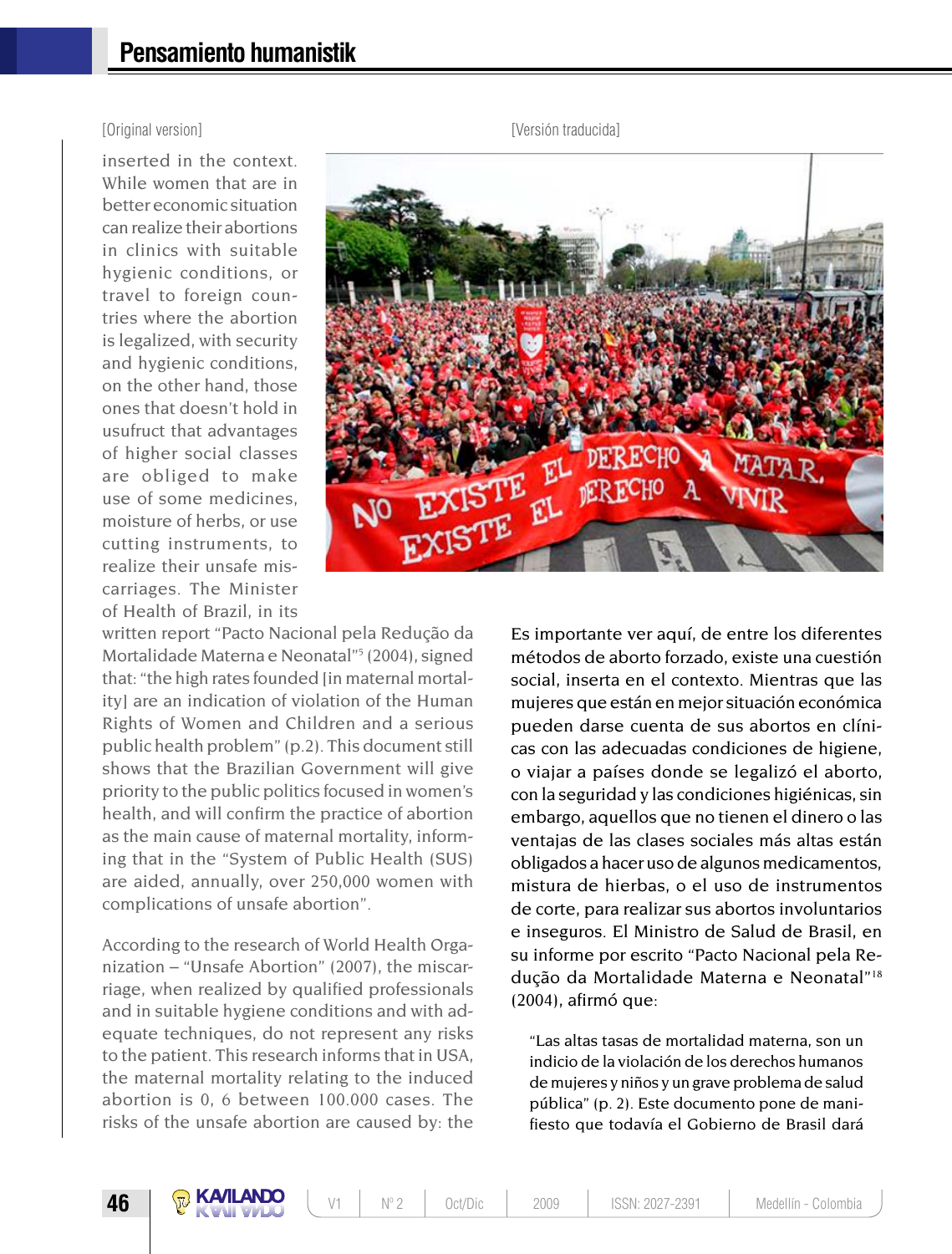#### [Original version] [Versión traducida]

medicine consumed, usually without the correct information; the others methods; the general women's health and the stage of the pregnancy.

### 3. The Romantic Love and the Maternity: cultural structures

El matrimonio basado en el amor romántico, da inicio a una nueva formación familiar, en el que surge el amor maternal

prioridad a las políticas públicas enfocadas en la salud de la mujer, y confirma que la práctica del aborto es la causa principal de mortalidad materna, informando que en el "cuentan con la ayuda del Sistema

de Salud Pública (SUS), anualmente, más de 250.000 mujeres sufren de complicaciones por el aborto inseguro". Según la investigación de la Organización Mundial de la Salud - "Aborto Inseguro" (2007), el aborto voluntario, cuando es realizada por profesionales cualificados y en condiciones de higiene adecuadas y con las técnicas adecuadas, no representa ningún riesgo para el paciente. Este estudio informa de que en EE.UU., la mortalidad materna en relación con el aborto inducido es de 0, 6 entre 100.000 casos. Los riesgos del aborto inseguro son causados por: el medicamento consumido, por lo general sin la información correcta, y por utilizar otros métodos, dentro de la etapa del embarazo o por la salud de la mujer en general.

#### El amor romántico y la maternidad: las estructuras culturales

La investigadora Maria Lúcia Rocha Coutinho (1994) estudió a la mujer en la sociedad y mostró que el amor romántico era el agente principal para la valorización de la maternidad en el siglo XVIII, la naturalización, así, era un fenómeno puramente social ", inherente al orden cultural que los hombres y mujeres establecían de manera natural". Los miembros de esta sociedad familiar estaban unidos por unas reglas, derechos y auto obligaciones, las uniones afectivas estaban constituidas por la legislación y las normas de la Iglesia Católica. El matrimonio basado en el amor romántico, da inicio a una nueva formación familiar, en el que surge el amor maternal. De esta manera, "el niño recibe un nuevo valor e importancia, al ser de aquí en adelante un elemento indispensable de la vida cotidiana,

The researcher Maria Lúcia Rocha Coutinho (1994) studied the woman in the society and showed that the romantic love was the main agent to valorization of the maternity in the XVIII century, naturalizing, so, a phenomenon purely social, "inherent to the cultural order that men and women established about the nature". The members of this familiar society are united by specific rules, rights and self- obligations, affective unions built by the legislation and rules of Catholic Church.

The new marriage based in the romantic love starts a new familiar formation, in which emerges the maternal love. By this way, "the child get a new value and importance, being now an indispensable element of quotidian life, once that is the product by excellence of this new unity, reason of its subsistence".

Thus, the woman passes to live now for the love: to her partner, to her children and to her own house, always impeccable, the place that has become the female dominium<sup>6</sup>.

But in this story about maternity, sometimes this permanence at the women's home was interrupted, like during the World Wars, when they were encouraged to take part of industrial life. With the end of the Second War, women were forced to get back home and live her supremacy, while her husband could back to his post of work world. The women's destiny was the maternity, as affirmation of their biological nature, their maternal

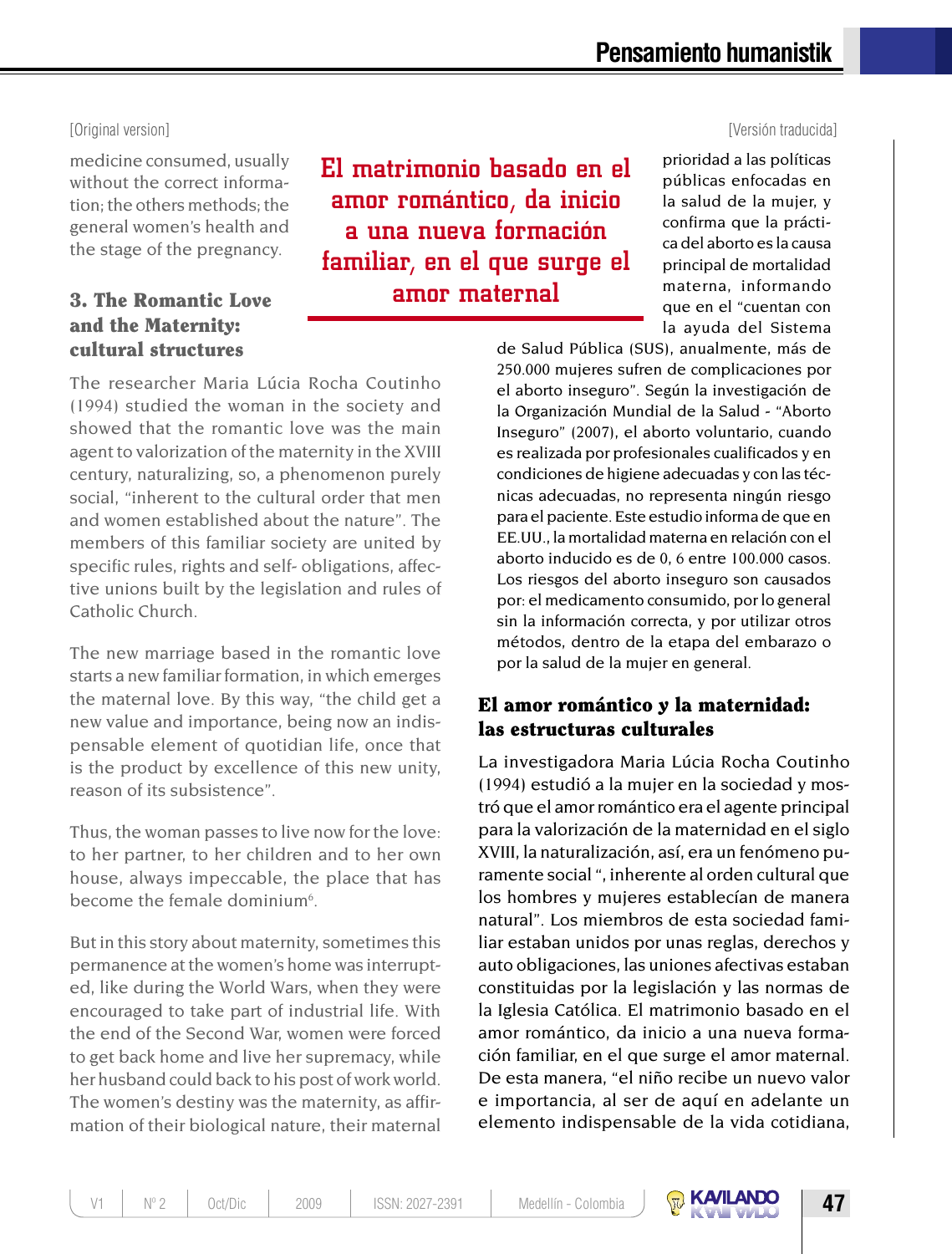instinct. The female identity at this time is the tripod: husband, children and home.

The 60's were important to put in check this "woman nature". A part of women felt con-

fused with this traditional model and the model that started to get forms: the possibility of a professional realization. However, the reproduction of the sacred maternity, the importance of being a good housewife continues in the same time. In the 70's, the feminism got wide visibility in society. It was a time of sexual revolution and the pills to prevent pregnancy. It was a new opportunity to put in check the maternity as a voluntary choice. On that occasion, women were searching for identities, new desires, achievements on their careers and their public space. But this ideal was not totally free, as much as it put together the professional and the maternal ways. And this is the conflictuous ideal of nowadays. The actual Brazilian society valorizes more the woman that want to have children, being a mother, than that one that just want to be a successful professional, and does not plain to having children.

The discussion of a safe abortion in Brazil is deeply marked by this valorization of a woman as a mother.

#### 4. The Actual Discussion

The law that embraces the abortion's questions in Brazil criminalizes it, but does not punish when the abortion is done to save the mother's life or when the woman's pregnancy is a result of rape.

The actual discussion is about the abortion of fetus that shows some kinds of anomalies (like anencephaly). In a research made in 2004 with professionals at FEBRASGO<sup>7</sup>, the researcher

## Los años 70, el feminismo tuvo amplia visibilidad en la sociedad. Fue la época de la revolución sexual y las píldoras para prevenir el embarazo.

#### [Original version] [Versión traducida]

ya que es el producto por excelencia de esta nueva unidad, la razón de su existencia". Así, la mujer transforma el amor a su pareja, a sus hijos y a su casa en la razón de ser de su existencia19.

Pero en esta historia sobre la maternidad, la permanencia de la mujer en el hogar fue interrumpida, como lo fue durante las guerras mundiales, cuando fueron invitadas a tomar parte de la vida industrial. Al finalizar la Segunda Guerra, las mujeres se vieron obligadas a volver a casa y vivir su supremacía, mientras que su marido podía volver a su puesto de trabajo en el mundo. El destino de la mujer era la maternidad, como afirmación de su naturaleza biológica, su instinto maternal. La identidad femenina en este momento es el trípode que sustenta al: marido, hijos y el hogar. Los años 60 fueron decisivos para poner en jaque a esta "naturaleza de la mujer". Una parte de las mujeres se sentía confundidas con este modelo tradicional, transformándolo en nuevas formas: como la posibilidad de una realización profesional. Sin embargo, la reproducción de la maternidad sagrada, la importancia de ser una buena ama de casa se mantenía al mismo tiempo. En los años 70, el feminismo tuvo amplia visibilidad en la sociedad. Fue la época de la revolución sexual y las píldoras para prevenir el embarazo. Fue una nueva oportunidad para poner en jaque a la maternidad como una elección voluntaria. En esa ocasión, las mujeres estaban en busca de identidades, nuevos deseos, los logros en su carrera y su espacio público. Ambos modelos generaron conflictos, los que aún hoy perduran. La sociedad brasileña actual valora más a la mujer que desea tener hijos, ser madre, que una que sólo quiere ser exitosa profesionalmente, y no planea tener hijos. La discusión de un aborto seguro en el Brasil está profundamente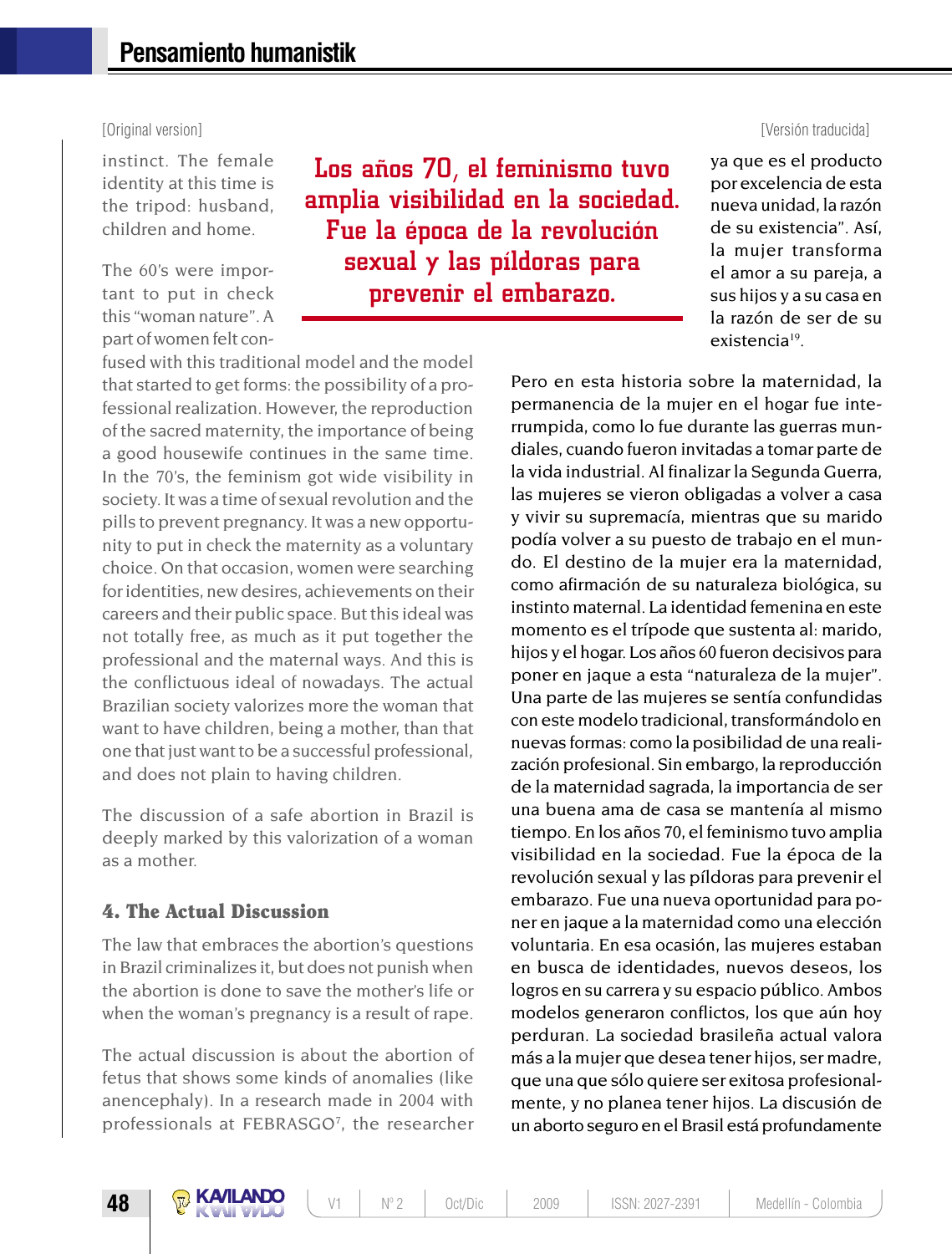

Aníbal Faúndes (*et al.*) informed that 77% of the gynecologists and obstetrics said that abortion justified by anencephaly would not be punished. And 79,9% of wives or girlfriends of these professionals, confirmed that already realized an abortion due to an undesired pregnancy.

The Minister Marco Aurélio from Brazilian Supreme Court (STF), in July, 2004, authorized women to have an abortion when the fetus was diagnosed anencephalic. But the same STF had suspended this decision in October 2004. Just in 2008 that this discussion was recovered, and there are great possibilities that STF finally au-

[Original version] [Versión traducida]

marcada por ésta valorización de la mujer como madre.

### La actual discusión

La ley, que abarca las preguntas del aborto en Brasil se tipifica como delito, pero no se castiga cuando el aborto se hace para salvar la vida de la madre o cuando el embarazo de la mujer es consecuencia de una violación. El debate real es sobre el aborto del feto que muestra algunos tipos de anomalías (como la anencefalia). En una investigación realizada en 2004 por los profesionales de FEBRASGO<sup>20</sup>, (el investigador Aníbal Faúndes et al.) Informó que el 77% de los ginecólogos y obstetras, consideraban que el aborto justificado por anencefalia no debería ser castigado. Y 79,9% de las esposas o novias de estos profesionales, confirmaron que se realizarían un aborto si el mismo fuera no deseado. El magistrado Marco Aurélio de la Corte Suprema de Brasil (STF), en julio de 2004, autorizó a las mujeres a tener un aborto cuando el feto fuera

diagnosticado con anencefalia. Sin embargo, el mismo STF suspendió esta decisión en octubre de 2004. Sólo en 2008, este debate se recuperó, y hay grandes posibilidades de que finalmente STF autorice este tipo de aborto de nuevo. En 2008 fueron realizadas tres audiencias públicas para comprender lo que es la anencefalia y decidir si STF está a favor o en contra. Al tercer día de estas audiencias, el Ministro de Salud, José Gomes Temporão, dijo que su concepto era favorable para este tipo de aborto. Afirmó que negar este derecho a una mujer, era una especie de "control político" del cuerpo de la mujer, y "si los hombres pudieran quedar embarazados, este

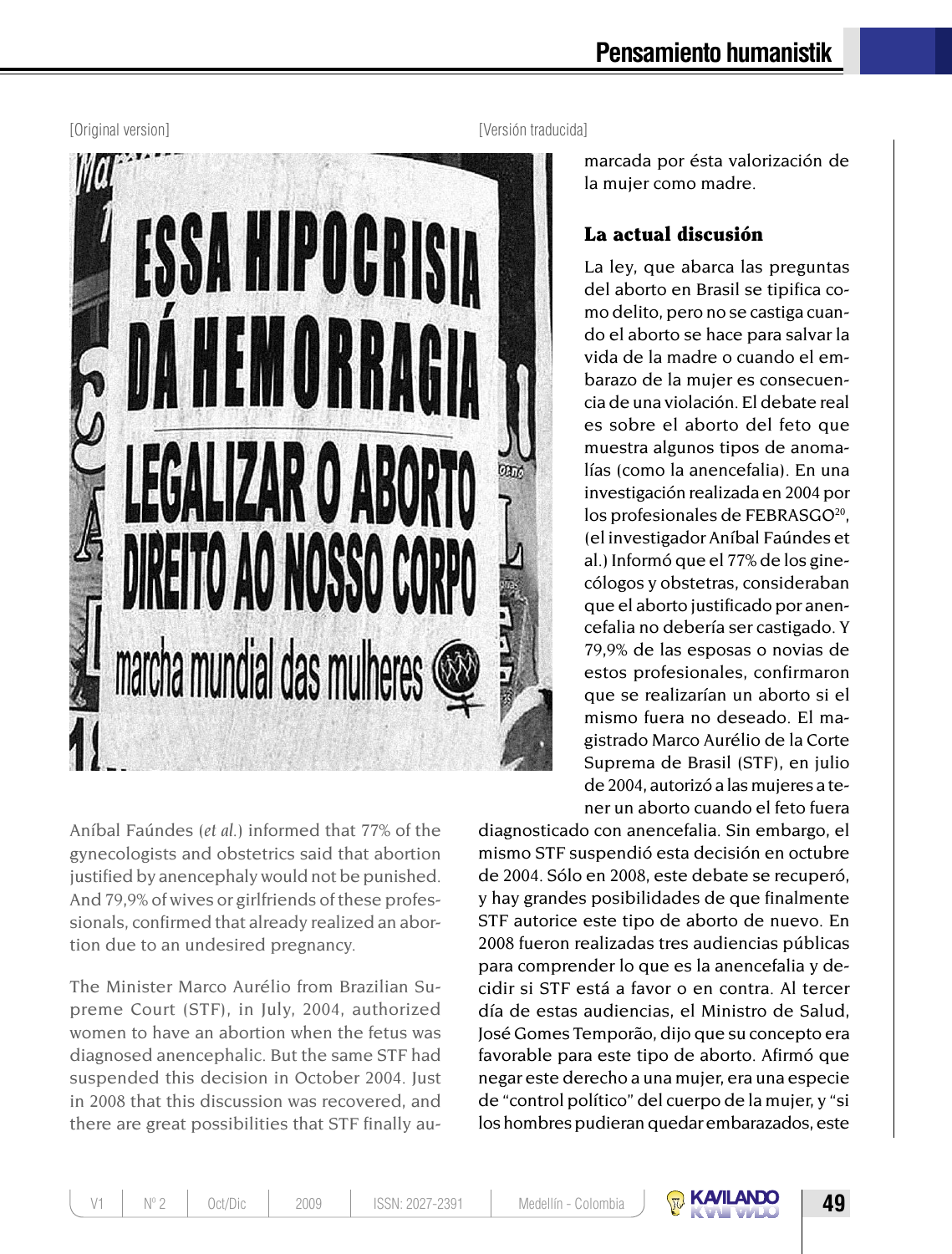thorizes this kind of abortion again. In 2008 was realized three Publics Audiences to understand what anencephaly is and decides if STF is in favor or against it. In the third day of these Audiences, the Minister of Health, José Gomes Temporão, said that he was favorable to this kind of abortion. He affirmed that denying this right to a woman means a kind of "political control" of the women's body, and "if the men would be pregnant, this problem would be resolved earlier" (Correio Popular 2008). About this, the researcher Débora Diniz produced three documentaries<sup>8</sup> in 2007, all about anencephaly. Through these documentaries we can see the impact of this politic and how the religious debate affects women's life. In the documentary "Quem são elas?" (2007) 9, Débora analyzes a question made by de STF in 2004, which a Minister asked to the presents: "But, who are those women?". By this time, Debora gave voice and face to those women that were pregnant of anencephalic fetuses and decided to have an abortion, just like Camila's testimony, for example:

... Before we discovered the anencephaly, our fear was to follow with a pregnancy for another four months. It's needed to register a child, e to make certificate of death of this child, and to put into the earth this child some hours before it was born. […] the worst thing in my life was to look in the mirror and see that pregnancy even knowing that after some time I would have nothing alive inside me.

In another documentary<sup>10</sup>, Débora mixed Severina's testimony and the debate that STF has transmitted on TV Senado, in October 21<sup>st,</sup> 2004. The Minister of STF, Cezar Peluso, a ffirmed: "It does not convince me the circumstance that the fetus with anencephaly is dammed to death, but everyone is. The suffering by itself is not a thing that degrades the human dignity". The Minister Cláudio Fonteles said that: "I can not! I can not as a human being agree with that inside the womb, just because there is a baby with anencephaly it

#### [Original version] [Versión traducida]

problema se hubiese resuelto antes" (Correio Popular 2008). Acerca de esto, la investigadora Débora Diniz ha producido tres documentales<sup>21</sup> en 2007, todo sobre la anencefalia. A través de estos documentales podemos ver el impacto de esta política y cómo el debate religioso afecta a la vida de la mujer. En el documental "Quem são elas?"  $(2007)^{22}$ , Débora analiza la pregunta formulada por de STF, en 2004, porque un Ministro manifestó a los presentes: "Pero, que son esas mujeres?". En ese momento, Débora dió voz y rostro a las mujeres que estaban embarazadas de fetos con anencefalia y decidió tener un aborto, al igual que el testimonio de Camila, por ejemplo:

... Antes de que nosotros descubriéramos la anencefalia, nuestro miedo era seguir con el embarazo por otros cuatro meses. Era necesario registrar al niño, y hacer el certificado de muerte de este niño, sepultar a este niño algunas horas antes había nacido. [...] Lo peor de mi vida fue a mirarme en el espejo y verme embarazada aún sabiendo que después de algún tiempo no tendría nada vivo dentro de mí.

En otro documental<sup>23</sup>, el testimonio de Débora Mixtos Severina y el debate que tuvo con la STF fue transmitido en la TV del Senado, el 21 de octubre 2004. El Ministro del STF, Cézar Peluso, afirmó: "No me convence el hecho de que el feto con anencefalia sea represado hasta la muerte, pero todo el mundo lo hace. El sufrimiento por sí mismo no es algo que degrade la dignidad humana". El ministro Claudio Fonteles dijo: "¡No puedo! No puedo, como un ser humano, estar de acuerdo con que en el interior del útero, sólo porque hay un bebé con anencefalia signifique que no haya vida allí... Dios mío. "Pero el ministro Carlos Ayres Britto argumentó:" ¿Existe un derecho a ser nacido para morir? "El abogado Luis Roberto Barroso, dijo:"... lo peor que podría suceder sería que salga de aquí y decir a estas madres que el Tribunal Supremo del Brasil informó de que no pudimos hacer nada con sus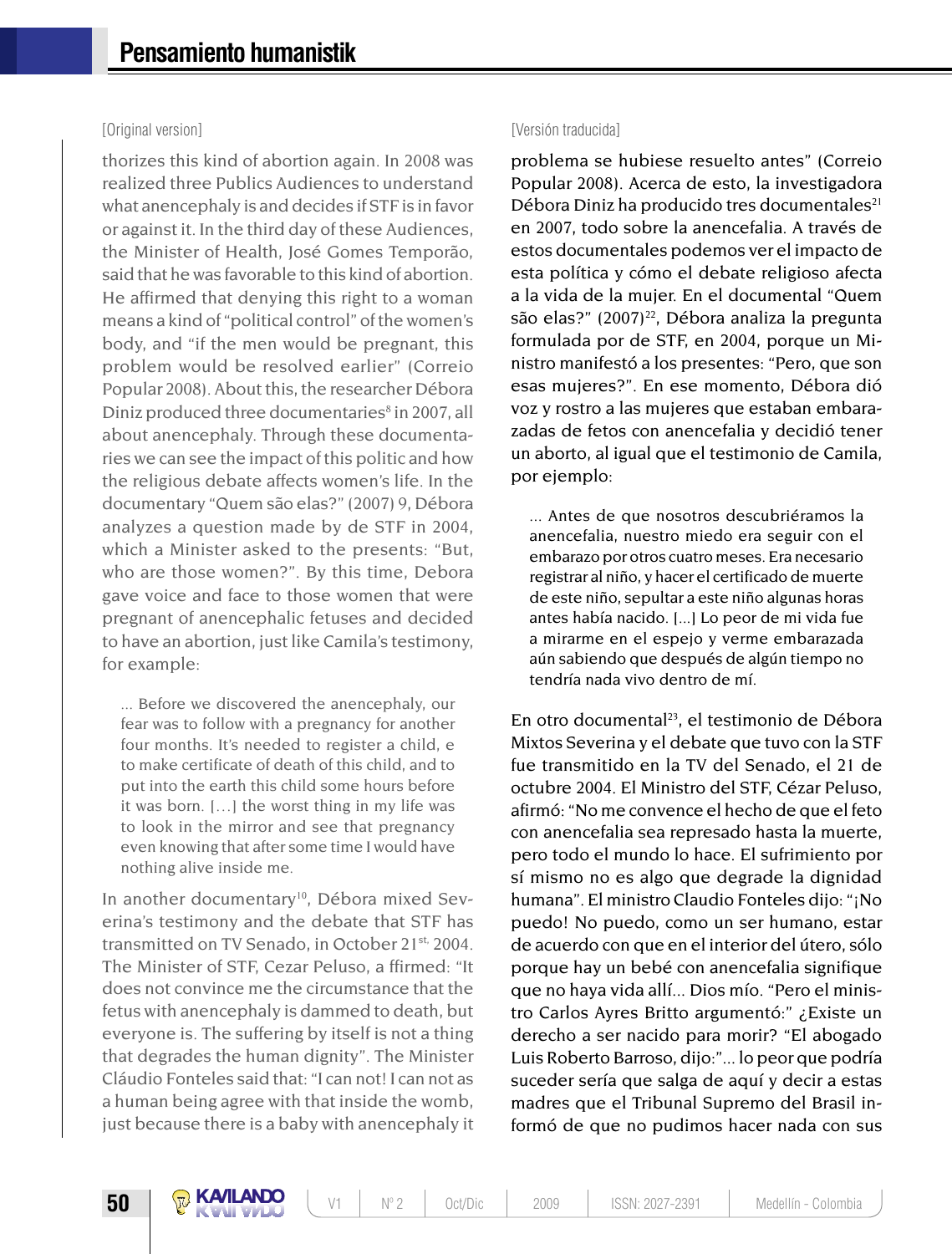#### [Original version] [Versión traducida]

means that there is no life there… My God." But the Minister Carlos Ayres Britto argued: "Is there a right to be born for dying?" The lawyer Luis Roberto Barroso, said: "...the worst thing that could happen would be I get out of here

Podemos ver que algunos ministros colocan a la misma altura la religión y la política en términos de un juego peligroso.

problemas". Para finalizar, el Ministro Marco Aurélio Mello, dijo al presidente de la Corte Suprema de Justicia: "Presidente, todavía tenemos en este Pleno (Senado) un Cristo fijado en la pared, aún sabiendo que la separación del Es-

tado y la religión se realizo hace mucho tiempo". Podemos ver que algunos ministros colocan a la misma altura la religión y la política en términos de un juego peligroso que involucra a toda la sociedad brasileña. La Iglesia católica tiene influencia dentro de la Corte Suprema, un lugar que podría ser aséptico. La Iglesia afirma que el feto es una vida humana y ninguna mujer tiene derecho sobre ella, una vez "Dios", admitió la vida, sólo "El Señor" puede quitarla. Sin embargo, la Iglesia, encarna la práctica de relaciones sexuales con la finalidad de reproducción, fuera del matrimonio afrenta a la institución de la familia, y algunos valores que defiende la Iglesia Católica para toda la sociedad brasileña.

#### Notas finales

Hardy y Rebello (1996) demostraron que los debates que envuelven el aborto, y el movimiento de mujeres se centra en la despenalización y legalización, con el fin de que todas las mujeres tengan acceso a este derecho (al aborto) en el sistema de salud. Pero, para conquistar este, los movimientos tenían que cambiar sus estrategias y la búsqueda de los derechos reproductivos de manera gradual, incluyendo la despenalización parcial y mantener los derechos que fueron conquistados antes. Desde los años 90 se observa la debilidad de este tema dentro de los movimientos, ya que otros temas comenzaron a tener la eminencia, como: la crítica a la esterilización femenina indiscriminada y las noticias de tecnologías reproductivas. El debate sobre el aborto en Brasil aún pasa por los discursos

today and say to these mothers that the Brazilian Supreme Court advised that we have nothing with their troubles". To finalize it, the Minister Marco Aurélio Mello, said to the president of the Supreme Court: "President, we still have in this plenary a Christ [there is fixed on the wall of the plenary an iconic image of Christ in the cross], but the separation of State and Religion was a long time ago". We can see that some ministers put in the same terms religion and politics in a dangerous game that involves all Brazilian society. The Catholic Church has influence inside the Supreme Court, a place that might be ceptic. The Church affirms that fetus is a human life and no woman has some right over it, once "God" conceded a life, and only "The Lord" can take it off. However, abortion, in Church's terms, also embody the practice of sex without the reproduction finality, out of the marriage and as affront to the family institution, some values that Catholic Church defends for all Brazilian society.

#### Final Notes

Hardy and Rebello (1996) showed that the debates involving the abortion, and the women's movement saw its decriminalization and its legalization too, with the purpose of every woman have access to this right in the health system. But, to conquer this, the movements had to change their strategies and search for the reproductive rights in a gradual way, including the partial decriminalization and to keep the rights that were conquered before. Since the 90's can be observed the weakness of this theme inside

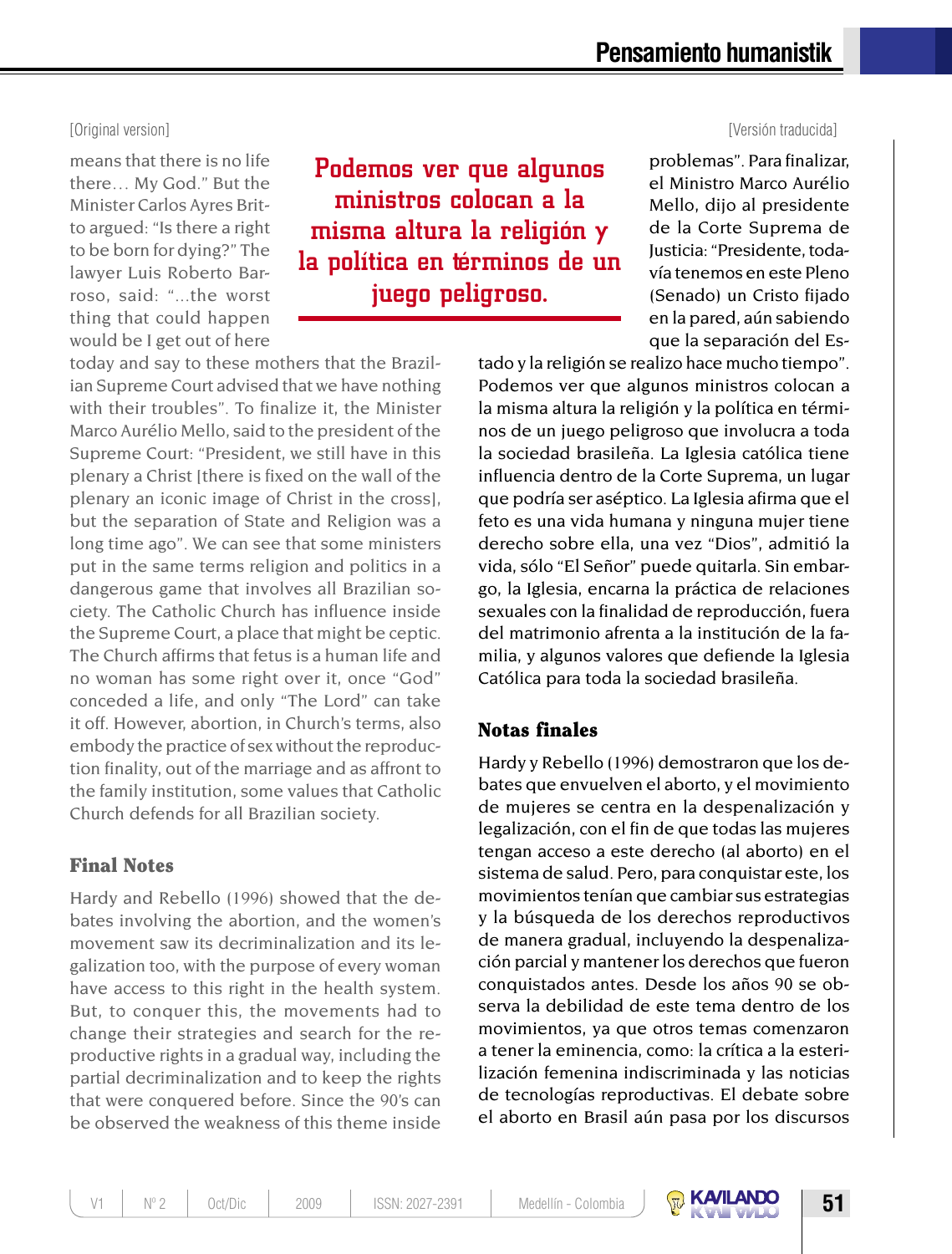

the movements, because other themes started having eminence, just like: the critical to the indiscriminate female sterilization and the news reproductive technologies.

The discussion over abortion in Brazil passes by the religious discourses, suggesting the common sense. And every kind of discourse is a kind of power, so among the discourse, abortion is condemned or accepted by society, being an important point to build the social thought. By this ways, the Catholic Church was fundamental to put in the society its discourse about the abortion as a crime, as a sin. It means that soci $etv$  stigmatizes<sup>11</sup> the miscarriage and the woman that had an unsafe abortion, according to the Church's Philosophy. Bourdieu said that civil society produces and re-produces discourses that sound like truths, being owners of a fragment of power. Inside this Bourdieu's thought $12$ , the abortion has become a discourse, besides to be considered as sin to the catholic followers and a

religiosos, ahora bien, cada tipo de discurso es una especie de poder, que pone el tema en un proceso de construcción de pensamiento social. La Iglesia Católica fue fundamental para poner en la sociedad el discurso sobre el aborto como un delito, como un pecado. Esto significa que la sociedad estigmatiza el aborto voluntario y la mujer que tuvo un aborto inseguro $24$ , según la filosofía de la Iglesia. Bourdieu dice<sup>25</sup> que la sociedad civil produce y re-produce discursos que suenan como verdades, siendo dueños de un fragmento del poder. Dentro de este pensamiento de Bourdieu, el aborto se ha convertido en un discurso, además de ser considerado como un pecado para los católicos y los perseguidores de un delito contra la moral y las tradiciones, y también se considera como un delito contra la vida, porque el embrión es una "criatura de Dios" y el aborto es la máxima expresión de la crueldad humana, en contra de una criatura "inofensiva". Además de esto, el embarazo se produce dentro del cuerpo de la mujer, un cuerpo asistido médi-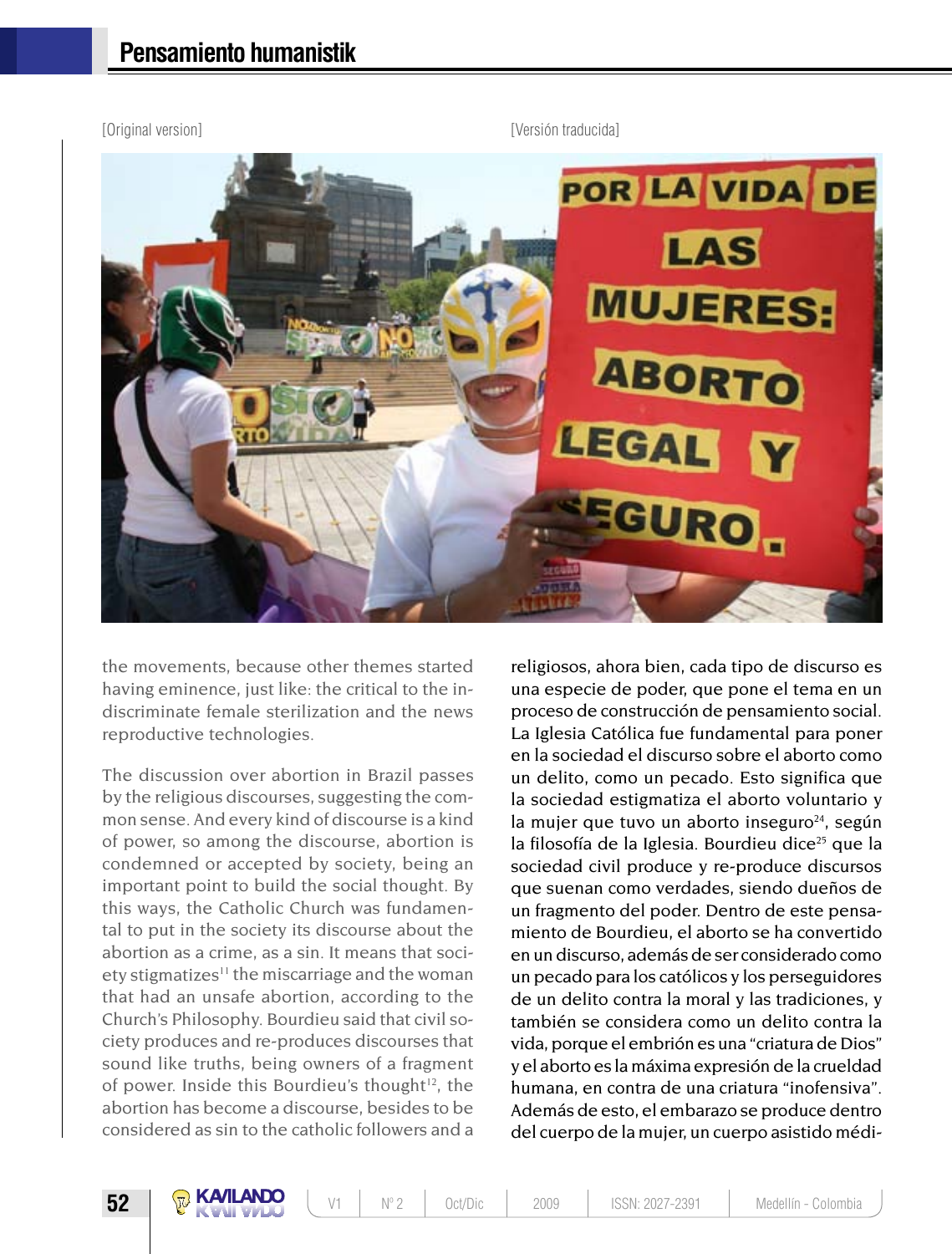crime against the moral and traditions, and also considered as a crime against the life, because the embryo is a "God's creature" and the abortion is the maximum expression of human cruelty, against a "inoffensive

#### [Original version] [Versión traducida]

El debate sobre el aborto en Brasil pasa por los discursos religiosos, lo que sugiere el sentido común.

camente y normativamente. Cuando se tipifica como delito el aborto, necesariamente como consecuencia, la sexualidad de la mujer está bajo vigilancia.

El aborto es una opción que

creature". Besides it, the pregnancy occurs inside the woman's body, always an assisted, medically and normatively body. When the abortion is criminalized, the sexuality of the woman is under vigilance and she continues to reproduces the order in vigour.

The abortion is an option that is against the hegemonic social rules: the dominant ideal of the gender relations emphasizes the value of the maternity considered as a natural woman's vocation. Otherwise, our culture is deeply influenced by the Catholic Church's Philosophy that defends the notion of life since the conception. After that, for many people, to have an unsafe abortion is considered a double transgression. But, according to Rocha-Coutinho (1994): "Having a baby is a natural fact, but being a mother is a work that molds woman, and so, is an ideological construction". When a woman accepts this role of being a mother, she is adequate to the normality of feminine behavior, which is expected for the society. Therefore, a woman that searches for a miscarriage is discriminated for society. But in the discourse of abortion, there are social differences between the woman that **suffered** an abortion and the woman that **search for** an abortion. The first one is featured in the discourses as a fragile woman, the second one as selfish and murderer. The rights of Brazilian woman is built in a great tie and it seems like a tear going down in the middle of an endless ocean that is society.  $\blacksquare$ 

Traducción: José Fernando Valencia Grajales<sup>13</sup> está en contra de las normas sociales hegemónicas: el ideal dominante de las relaciones de género pone de relieve el valor de la maternidad, considerada como la vocación natural de una mujer. Nuestra cultura está profundamente influenciada por la filosofía de la Iglesia Católica que defiende la idea de la vida desde la concepción. Después de eso, y por ende un aborto inseguro se traduce en una transgresión doble. Pero, según Rocha-Coutinho (1994): "Tener un bebé es un hecho natural, pero ser madre es un trabajo que se amolda a la mujer, y así, es una construcción ideológica". Cuando una mujer acepta este papel de ser madre, ella es la adecuada para la normalidad de la conducta femenina, que se espera para la sociedad. Por lo tanto, una mujer que busca un aborto voluntario es discriminada por la sociedad. Pero en el discurso del aborto, hay diferencias sociales entre la mujer que sufrió un aborto y la mujer que busca un aborto. El primero aparece en los discursos como una mujer frágil, la segunda como una actitud egoísta y asesina. La lucha de las mujeres del Brasil por sus derechos, avanzan como envuelta por un lazo y se asemeja a una lágrima que baja hacia un océano infinito que es la sociedad.

#### *References:*

- Andréa Cristina de Jesus Oliveira, 2005. *Breve história sobre o desenvolvimento do lobbying no Brasil*, Rev. de Informação Legislativa. Brasília, out./dez., 168.
- Aníbal Faúndes, et al. 2004. *Conhecimento, opinião e conduta de ginecologistas e obstetras brasileiros sobre o aborto induzido*, Revista Brasileira de Ginecologia e Obstetrícia (RBGO), v.26, Nº 2.
- Anis. 2008. *Brasileira que aborta é católica, casada, trabalha e tem filho*. http://www.anis.org.br//informe/visualizar\_informes.cfm?IdInformes=90.

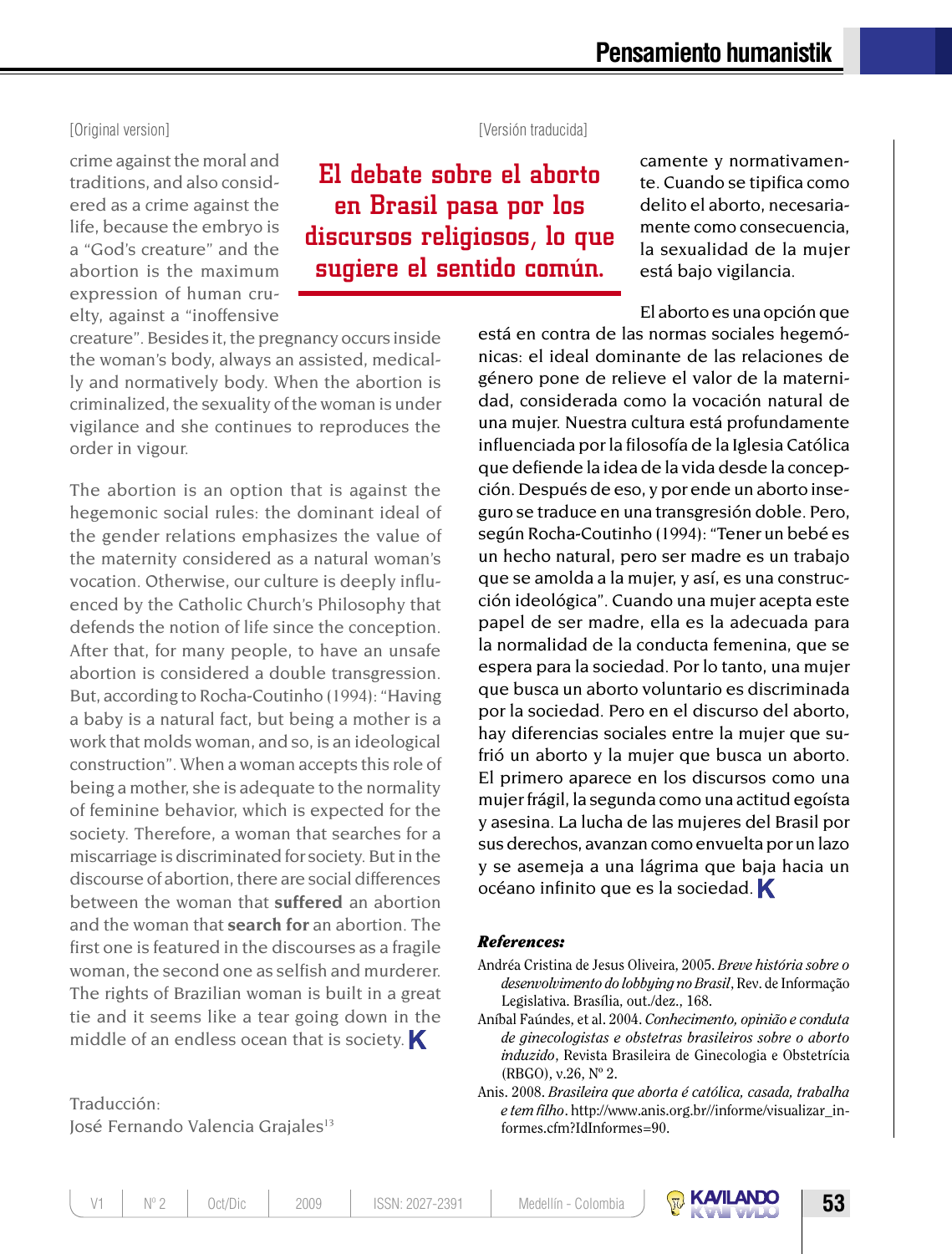- Correio Popular. 2008. *"Mãe deve decidir", afirma Temporão*. Setembro 05.
- Elisabete Aparecida Pinto, 2002. *Ventres Livres*: *O aborto numa perspectiva étnica e de gênero.* São Paulo: Terceira Margem.
- Ellen Hardy, and Ivanise Rebello, 1996. *The discussion on induced abortion in the Brazilian Congress: the role of the women's movement*, Saúde Pública, Rio de Janeiro, v.12, n.2.
- Leila Linhares Barsted, 2003. O campo político-legislativo dos Direitos sexuais e reprodutivos no Brasil, In: *Sexo & Vida*: *panorama da saúde reprodutiva no Brasil*, edited by Berquó, 79-94. Campinas, SP: Editora da Unicamp/NEPO.

Luiz Orlando Carneiro. 2008. "STF proíbe aborto de feto sem cérebro." JB

#### *Notas al pie:*

- 1. The actual Penal Code dates from 1940. It is in the Law Decree nº 2848, of 1940 December 7th (articles 124 to 127), do not punish abortion in two conditions: the therapeutic abortion – to save the pregnant woman's life, and the sentimental abortion – when the pregnancy is caused by rape.
- 2. Marilena Corrêa signed that the Unique System of Health (SUS – Sistema Único de Saúde, a public institution), registered the occurrence of 1,5 million of abortions in Brazil per year. This data was researched in medical studies that notice that each 100 women that practices abortion in unsafe conditions, 20 women, at least, look for SUS showing complications of post abortion; for example infections and hemorrhages (Anis 2008).
- 3. According to Oliveira (2005), "Moreover, the groups make use of lobbying to help the legislator or public authorities about decisions or proposals that can work as a persuasion mechanism. The lobbying may be understood as objective information available, at the time ready for use, to get the best decision".
- 4. Cytotec arrived in Brazil in 1986. This is the commercial name to misopro-

On-line, 21 de out. www.jb.com. br/jb/papel/brasil/2004/10/20/jorbra20041020013.html.

- Maria Lúcia Rocha-Coutinho, 1994. *Tecendo por trás dos panos*: *a mulher brasileira nas relações familiares*. Rio de Janeiro: Rocco.
- Ministério da Saúde. 2004. Secretaria de Atenção à Saúde. Departamento de Ações Programáticas Estratégicas. *Pacto Nacional Pela Redução da Mortalidade Materna e Neonatal*. Brasília.
- Onu. Informe de la Conferencia Internacional Sobre la Población y el Desarrollo. Cairo, 1994. http://www. un.org/popin/icpd/conference/offspa/ sconf13.html.
- Onu. 1996. *IV Conferência Mundial Sobre a Mulher*. Beijing, China, 1995. Rio

stol, developed by Searle and available in Brazil for treatment of gastric ulcers. It triggers a stimulant action beyond the uterus musculature causing strong contractions. Thus, it was utilized in the induction of parturition and in the abortion (Barbosa and Arilha 1993).

- 5. National Pact of Reduction of Maternal Mortality and Neonatal.
- 6. "The maternal love is the origin and the fundamental point of the creation of a space sentimentalized of the home, where family came to refugee themselves. The modern family, so, is centralized around the mother, that acquires an importance that never had. Her house, closed to the influences of the outside world, is the new "kingdom" of the woman, and the maternity is turned her greatest desire" (Rocha-Coutinho 1994).
- 7. Brazilian Federation of Gynecologists and Obstetrics
- 8. See to: "Hábeas Corpus (2007)": The documentary is about Tatielle's suffering, a young woman from Morrinhos, a small rural town in Goiás . She was five months pregnant of a fetus that wouldn't survive after parturition, when a judge authorized her to perform an abortion

de Janeiro: Fiocruz.

- Pierre Bourdieu, 2002. *O poder simbólico*. 5ª ed. Rio de Janeiro: Bertrand Brasil.
- Regina Maria Barbosa, and Margareth Arilha, 1993. *A experiência brasileira com o Cytotec*, Estudos Feministas, 2º sem. Ano 1.
- Sonia Correa and Maria Betânia Ávila, 2003. Direitos sexuais e reprodutivos: pauta global e percursos brasileiros, In: *Sexo & Vida*: *panorama da saúde reprodutiva no Brasil*, Berquó, 17-73. Campinas, SP: Editora da Unicamp/ NEPO.
- World Health Organization. 2007. *Unsafe abortion*: *global and regional estimates of incidence of unsafe abortion and associated mortality in 2003.* 5th ed.

(abortions are generally illegal in Brazil). However, a habeas corpus presented by a priest who didn't know Tatielle, stopped the medical procedure that was going to interrupt the pregnancy. Tatielle was already feeling birth contractions when she was released from the hospital. Back to her city, Tatielle agonized for five days feeling the pains of a parturition that was prohibited by Religion, as well as by the Justice system (http:// video.google.com/videoplay?docid=- 779349050273222941&hl=pt-BR).

- 9. Four Women (Quem são elas?) July, 2004. The Brazilian Supreme Court temporarily authorized pregnant women carrying anencephalic fetuses to interrupt their pregnancies. By 4 months, a lot of women were helped with this decision. This documentary is about 5 women that did it. (http:// video.google.com/videoplay?docid= 6614084863374455012&hl=pt-BR).
- 10. See to: **Severina's History**, 2007. ( Uma história Severina) Severina had her destiny changed by a Supreme Court decision. Four months pregnant of an anencephalic fetus, she was in the hospital at the moment that the Supreme Court cancelled the authorization to interrupt the pregnancy.